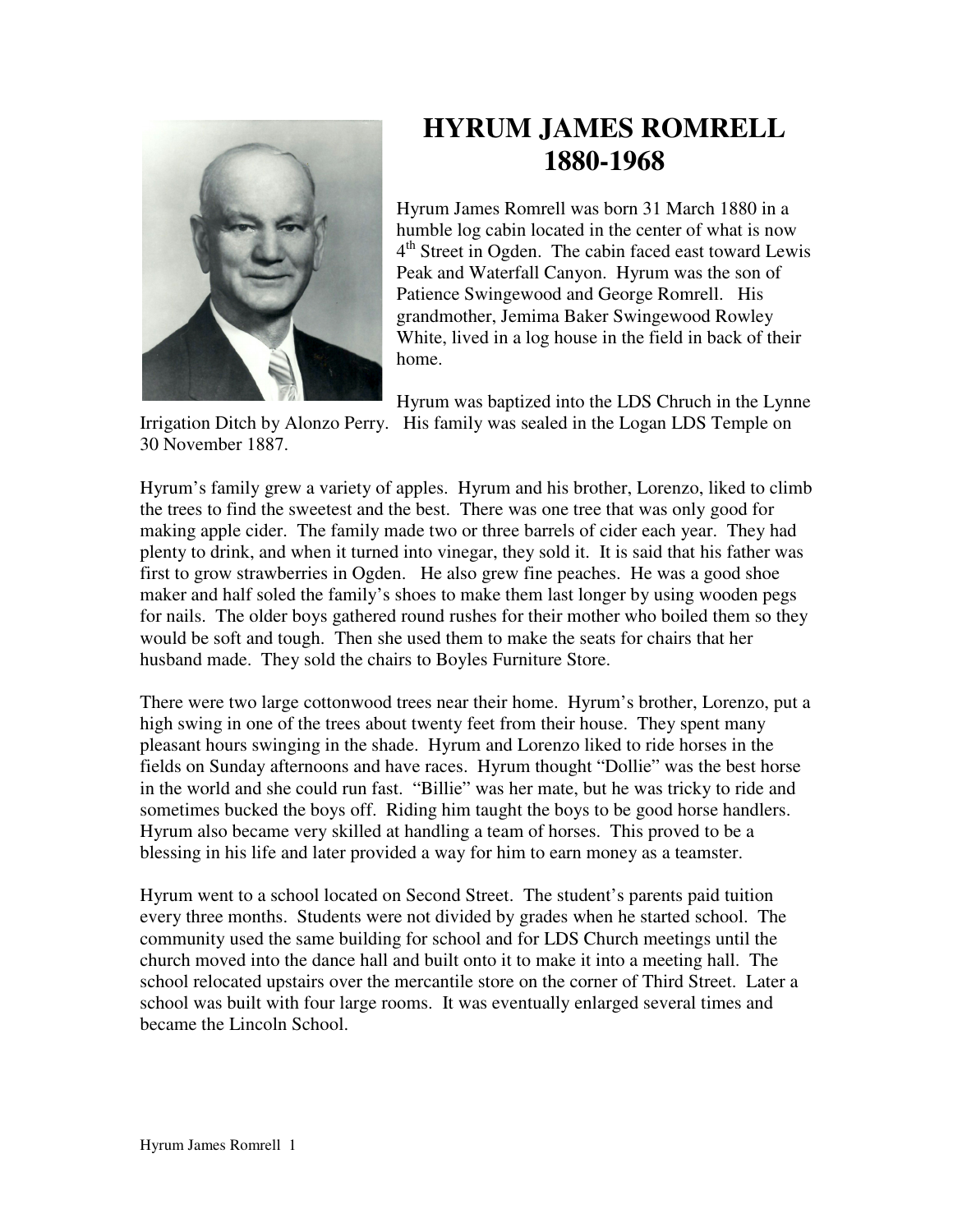His sister Mary, born in 1865, died when Hyrum was six months old. His brothers and sisters included: George (1863), Elizabeth (1868), Joseph (1870), Alfred (1870), Lorenzo (1877) Fannie (1874), Josephine (1883).

Hyrum's father hired a contractor to build the family a brick home on Washington Boulevard. They only lived there about three or four years, then their father hired a new frame home to be built on Fourth Street. When the house was finished, his father bought some beautiful furnishings which included a hanging lamp of cut glass. It was one that pulled down and had a double kerosene burner in it with a chain that would turn out the lights.

One time Hyrum was raking hay and the rake wheel caught in a small ditch and one shaft broke hitting the horse in the side, which made it jump and run. Hyrum slipped off behind the single tee and was dragged about 250 yards. The horse kicked him until he fell in front of the rake's teeth which rolled him over a few times before dumping him out when the rake went wheel over wheel. Hyrum was bruised and sore for a while. His father had to buy a new rake.

One fall when his brother George came down from Idaho, Hyrum went back up with him. They took a 1,500 pound load of salt, and a lot of little blue plum trees. They sold their salt at Collinston. It took them two weeks to get to George's place. His brother Joseph was living in Wilford, Idaho, and his brother Fred in Marysville. Hyrum stayed in Idaho, rolling the grain, plowing, fencing and planting garden. He hauled water three miles for drinking and also for the horses. He also worked at the head of the Fall River with a team and scraper on the Brady Canal for Bishop Wilson. They camped out but had a tent where they ate. In the fall, he returned to Ogden.

Hyrum, Lorenzo, and Fannie all went to the Weber Academy when they could get enough money for tuition. They generally rode the street car to school and walked home. There was no school during the Christmas holidays for two weeks, so Hyrum and Lorenzo took a team and found work hauling gravel to earn money to pay tuition. Each fall after the farm work was finished, their father had the boys cut wood around the place. They did not have a saw so it was done with an axe.

Hyrum's mother was hard of hearing but she learned to read lips. She was very good at knitting. Besides knitting socks and gloves for all the family, she knit many pairs of socks and sweaters for the U.S. soldiers.

When Craig's Canning Factory started up on Third Street in Ogden, Hyrum joined a large crowd gathered to get jobs at the factory. He had not worked there the year before, and to everyone's surprise, he was hired. The next year he got a job there before the seasonal work began. He worked as a plumber and he helped put in a large boiler and cooking tanks. When the seasonal workers started, Ruby Rosetta Taylor caught his eye. She had very light blond hair and he had never seen a girl with such light hair. The more he got acquainted with her, the better he liked her. They began dating and went together for two years.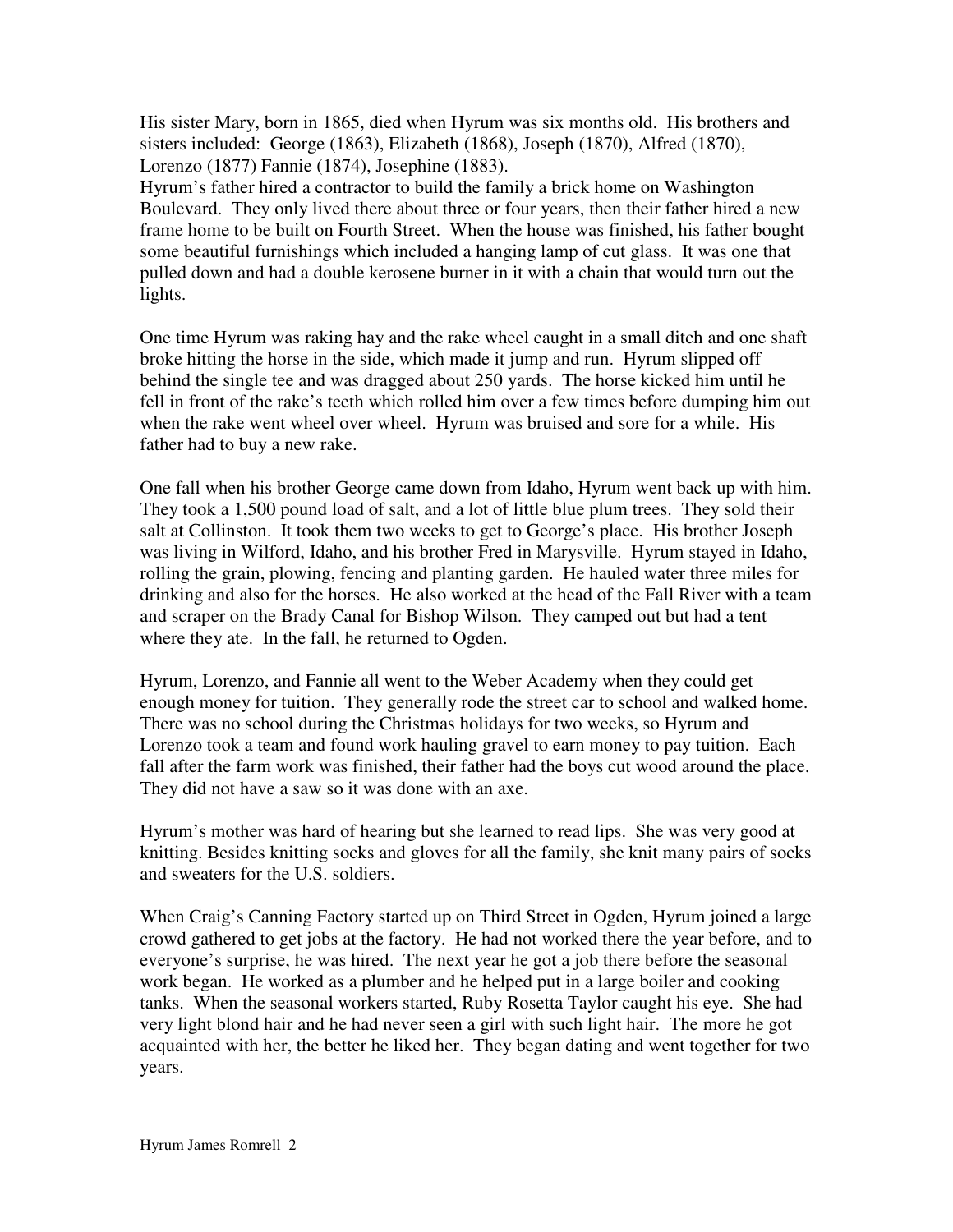Before he was married, Hyrum worked at the ice house one summer, and he traded his bicycle for a buggy horse. He bought a second hand buggy, and then he went to C. W. Cross and had him make a single harness. He had him doll the bridle up with buttons. It cost him \$6 but it looked nice. Hyrum was the only boy that had a buggy and horse to go see the girls. He and Ruby had lots of good rides in the buggy. She was the first and only steady girl he ever had.

While he was going with Ruby, Hyrum and Lorenzo decided to go to Idaho. Their father had traded a city lot for two farms. He gave the partially cultivated, 50 acre farm in Wilford, Idaho, to Joe and Fred. Hyrum and Lorenzo received the other property in Salem, Idaho, which was about 60 acres but had never been worked. It was all sage brush and had no water on it. They lived in a camp wagon while they worked the ground. They had four horses and no money.

Hyrum came home in the fall of 1901 and got a job on the railroad taking care of the engines. He worked for 17 ½ cents an hour, seven days a week working twelve hours at night or nine hours a day. The second year he worked there he married Ruby. They were married 10 December 1902, in the Salt Lake LDS Temple, after which they had a large wedding supper at her mother's home.

He worked for the railroad two years, and then he and Lorenzo decided to go back to Idaho. When they got there, the house they were to live in was taken so they found an old house without a door and no floor. They got a tent and lived in it for a while. Lorenzo bought a log cabin for \$10 and they put it up on his place for a time. When the sugar factory was built, they all worked at the sugar factory but the pay was not much.

Ruby and six month old baby Belva, went up to Idaho on the train to visit. Hyrum had written and told her to stop at Sugar City and he would meet the train there. The train came before his brother got back with the team, and she was standing out in the dark alone with the baby and her trunk. Hyrum was in such a hurry to get to her that he made a dangerous but successful crossing of the stream to get to her as soon as he could. She was glad to see him. They had their own house to stay in on Lorenzo's place. They kept about five boarders, but when the work stopped, the boarders went home and Ruby also went home for a visit. When she came back, Hyrum was sick. He had typhoid fever and pneumonia. He was in bed for 90 days. They returned to Ogden and lived in a part of his father's home and he got job with the railroad. Levi J. Taylor talked Hyrum's father George into selling his home to Hyrum. His parents remained living in part of the house. Hyrum sold the place in Idaho and bought his father's home. Belva (1903), Mildred (1906), Fern (1911), and Leonard (1927) were born while the family lived on  $4<sup>th</sup>$  Street. George Romrell had a heart attack and died 31 December 1912. Hyrum worked at the train depot sorting mail for the west and California. One time he got a railroad pass for Ruby, Belva, Mildred and himself to go to California. They had a good time in spite of the fact that Ruby was sick most of the time.

In addition to the illness Hyrum suffered earlier, Ruby, Belva, Mildred and Hyrum all had diphtheria. Later all except Ruby had whooping cough. Belva had scarlet fever.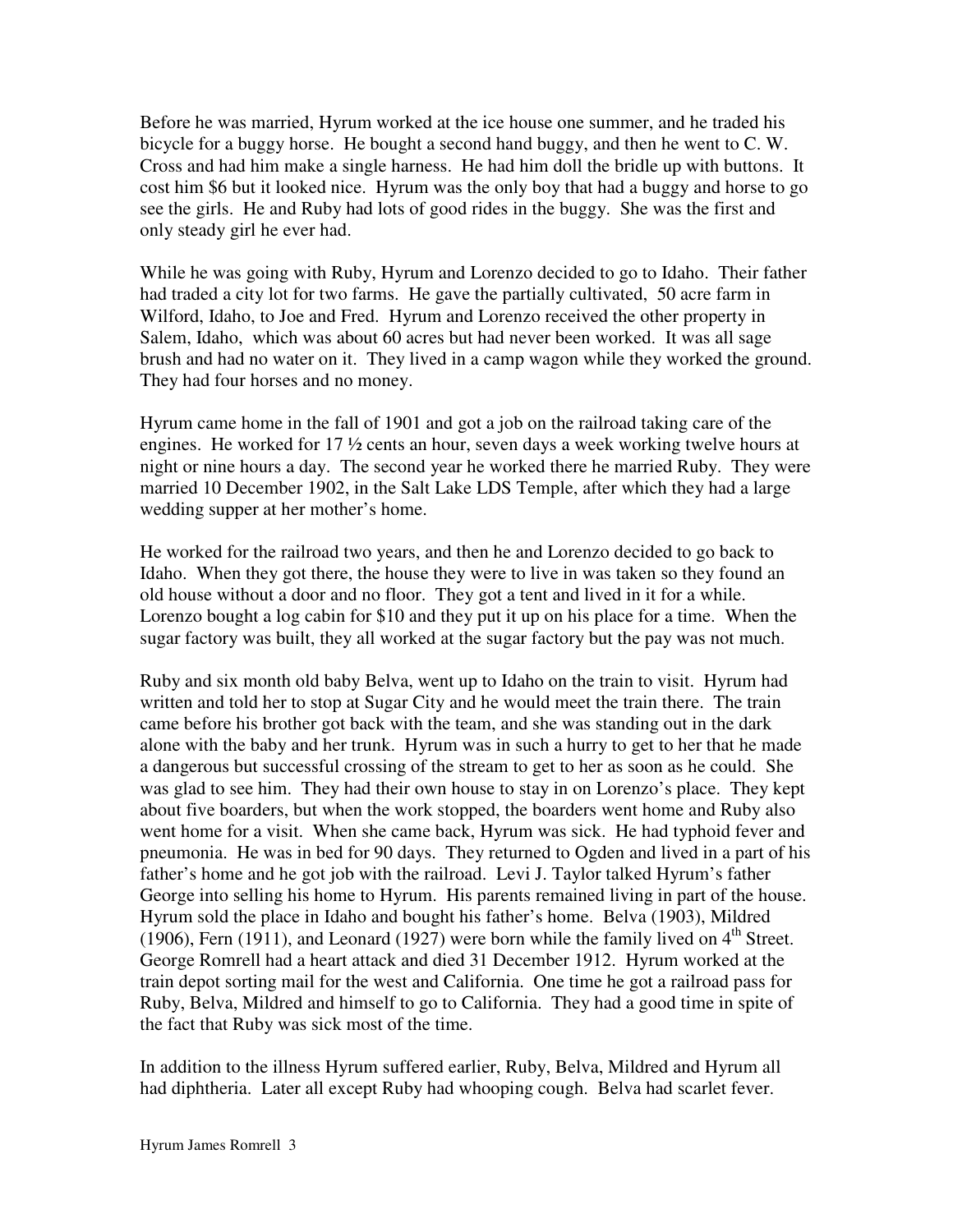Hyrum had previously bought six acres of pasture from Ruby's grandfather, Pleasant Green Taylor. Taylor wanted to sell his farm in Harrisville and he offered it to Hyrum. Hyrum sold the home on  $4<sup>th</sup>$  Street and bought the farm and the house (1193 North Harrisville Road) and a little house nearby for his mother. He built a chicken coop and contracted to furnish eggs for the Dee Hospital and did so for 20 years. Their son Roland (1922) was born in Harrisville.

The family enjoyed attending the Farmers Encampment at the Agricultural College in Logan. The college furnished tents and straw mattresses, and everyone camped around the edge of the campus. They stayed five or six days there swimming, playing games visiting experimental farms and judging horses and cattle.

Ruby suffered for years from gall stones. She had surgery, developed pneumonia, and passed away 11 October 1927 at age 45. Belva was married by this time, and the house work was left mostly to Fern and Mildred. Roland was five years old.

After Ruby's death, Hyrum was very lonely. He started dating some. In 1933 he married Lucille Rowett. It proved to be a very unwise marriage and ended in divorce. One night he went to the Berthanna Dance Hall. He saw Evelyn McGregor and asked someone who she was and said that she was the girl he was going to marry. They were married 1 February 1939. Her Uncle S. Dilworth and Aunt Gladys Pratt Young gave a reception for them at their home in Ogden.

Hyrum's children loved and respected Evelyn. They never called her "mother," she was too much their same age, but they loved her and the grandchildren called her "Grandma Evelyn." Hyrum and Evelyn were very happy together and enjoyed several trips, some with Mildred and Harvey Hardy to the northwest and California, and to visit family in Idaho. Before Evelyn died, Hyrum was very solicitous to her welfare. She died 28 October 1965.

Part of Hyrum's farm was taken over in 1940 for the Utah General Depot site. This helped him financially and left him enough property, with the house, that he still kept a cow and raised animals and chickens. Leonard was still living at home and helped his father throughout the years.

Hyrum was active in the LDS. Church and served as High Priest Group Leader in Harrisville. He was 6 feet 1 inch tall, weighted 180 lbs. In his younger days he had beautiful dark brown wavy hair. He had hazel eyes and was always particular about how he looked. He was a good cook and kept his home and grounds well maintained.

When Hyrum retired, he kept busy gardening and doing things in his shop. He made toys for his children and grandchildren, as well as other things. He repaired chairs for the Harrisville and Wilson Ward church houses, and he made benches for the Harrisville Junior Sunday School, and made quilt stands,